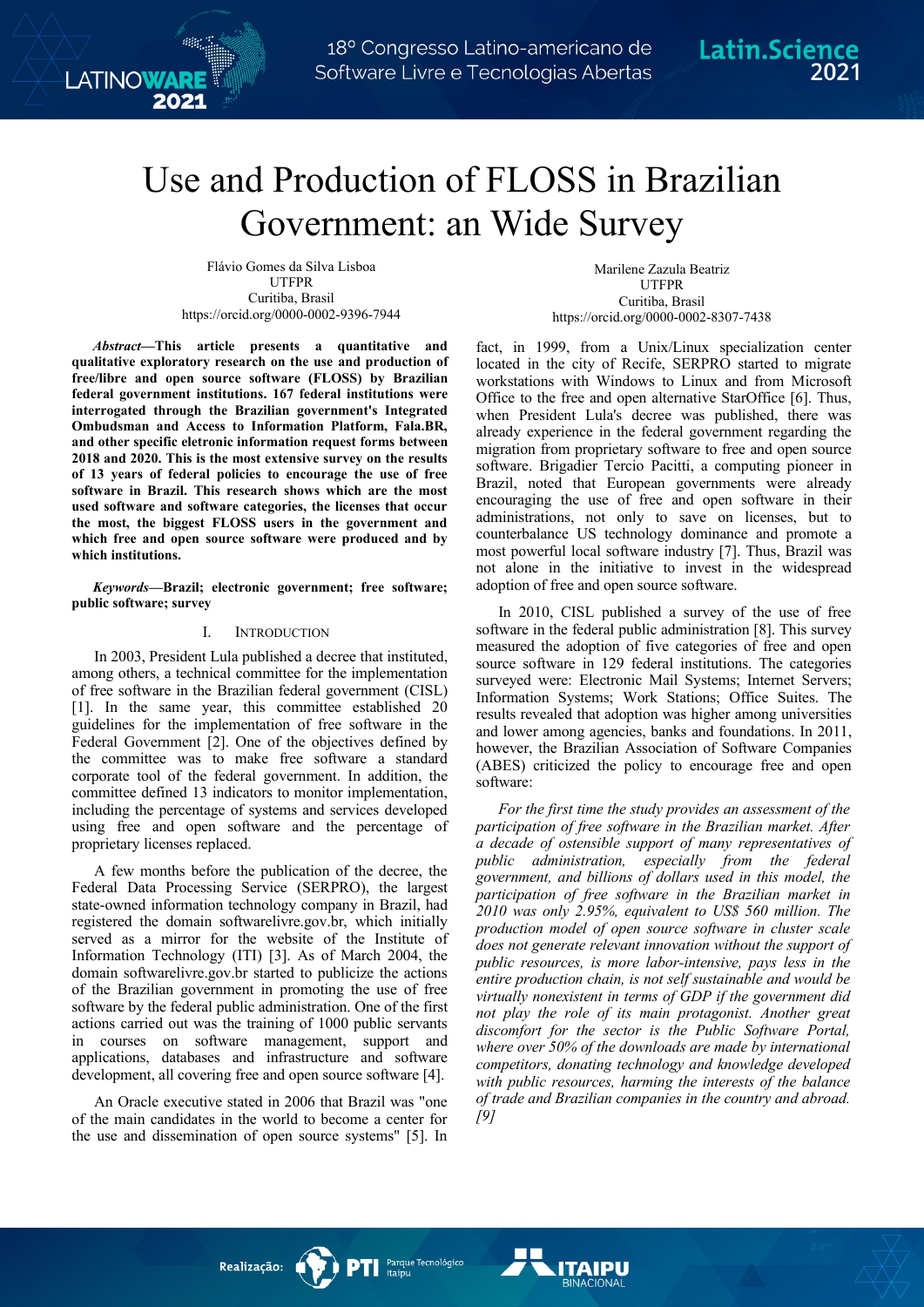There are some flaws in ABES's criticisms, the first of which refers to the assertion that half of the downloads of the Public Software Portal, a repository of free software created by public institutions, were made by international competitors. The Ministry of Economy, the current manager of the Portal, stated, in response to the request by the Fala.br system, that there was no control or registration of the origin of downloads. In addition, several ABES members are subsidiaries of foreign companies, which are international competitors. Finally, the researcher Silvio Meira states that "all global software-as-a-service platforms are already based on free software, on open software. If you look at the software released by Google, Microsoft, Facebook, Amazon, which is on the internet to be used, it created the capacity to do almost anything" [10].

Anyway, after 2010 no survey was carried out on the use or production of free and open source software in the federal government and from 2016 onwards, the policy to promote free and open software began to be abandoned. One of the symbols of this abandonment is the unavailability of the federal government's free software portal, www.softwarelivre.gov.br. Today it only shows a default page from the FLOSS web server Zope. We only have access to previously published content thanks to the Internet Archive, which stores multiple copies of the portal.

In this article, we surveyed the use and production of free software by 167 institutions of the Brazilian federal government, in order to understand the legacy of the institutionalized FLOSS adoption policy since 2003. Next, we explain the methodology used.

# II. METHODOLOGY

The CISL survey, carried out in 2010, showed the adoption of free software considering five categories:

- Data not provided / Not applicable;
- No significant use of Free Software;
- Little use or beginning of migration process to Free Software;
- Medium usage or in process of migration to Free Software;
- Significant Use of Free Software.

This categorization considers the migration from proprietary software to free and open source software. In our survey, we didn't consider migration, just usage. Thus, we asked the institutions to inform which free software they used. After receiving the answer, we checked if the software informed was really free, looking for the source code repository and its license to use. Then we grouped the software into more specific categories than those considered by CISL, according to the purpose of the software. The definition of the categories was made by reading the software documentation and by the information from the user institution, which was also asked about the purpose of the software.

A big difference between the CISL survey and ours is the identification of free software produced by government institutions. We asked each institution if it had produced free software and which ones. As with the question about usage, we sometimes had to make more than one request, as the

institution replied that it used or had produced it, but did not inform the names of the software.

Finally, the institutions answered whether the purchase of proprietary software was made even if there was an equivalent free and open software, that is, with the same functionalities.

The questions were submitted to institutions linked to the executive branch of government through Brazilian government's Integrated Ombudsman and Access to Information Platform, Fala.BR. Information requests to the Chamber of Deputies, Federal Senate and Federal Supreme Court were made using electronic forms available on the respective websites of each institution.

The general text of request was this:

*I request the following information:*

- *What are the free software used by the [name of institution] and what are they used for?*
- *Does [name of institution] buy proprietary software even if equivalent free software is available?*
- *Has [name of institution] developed any free software?*

Sometimes it was necessary to turn to a higher institution to obtain the information, as the institution being questioned refused to provide the data, alleging security. The submissions started in 2018 and the last answers and the analysis finished in 2020. Now we present the results.

#### III. RESULTS

#### *A. Amount of FLOSS users*

Requests for information were submitted to 167 Brazilian federal institutions. Table I shows the 10 biggest users of FLOSS in Brazilian Government. The first one is SERPRO, the largest state-owned information technology company in latin america with units spread across several Brazilian states. There are two federal institutes, which are vocational training schools, and three universities among the biggest users. The oldest state-owned bank in Brazil also appears on this table, as the Ministry of Economy.

TABLE I THE 10 BIGGEST FLOSS USERS IN THE BRAZILIAN GOVERNMENT

| <b>Institution</b>                        | Amount |
|-------------------------------------------|--------|
| Serviço Federal de Processamento de Dados | 194    |
| Câmara dos Deputados                      | 141    |
| <b>BANCO DO BRASIL</b>                    | 129    |
| Instituto Federal de Educação, Ciência e  | 121    |
| Tecnologia do Mato Grosso do Sul          |        |
| Instituto Federal de Educação, Ciência e  | 97     |
| Tecnologia do Triângulo Mineiro           |        |
| Ministério da Economia                    | 88     |
| Agência Nacional do Cinema                | 79     |
| Universidade Federal de Alfenas           | 76     |
| Universidade Federal de Minas Gerais      | 73     |
| Universidade Federal de Santa Maria       |        |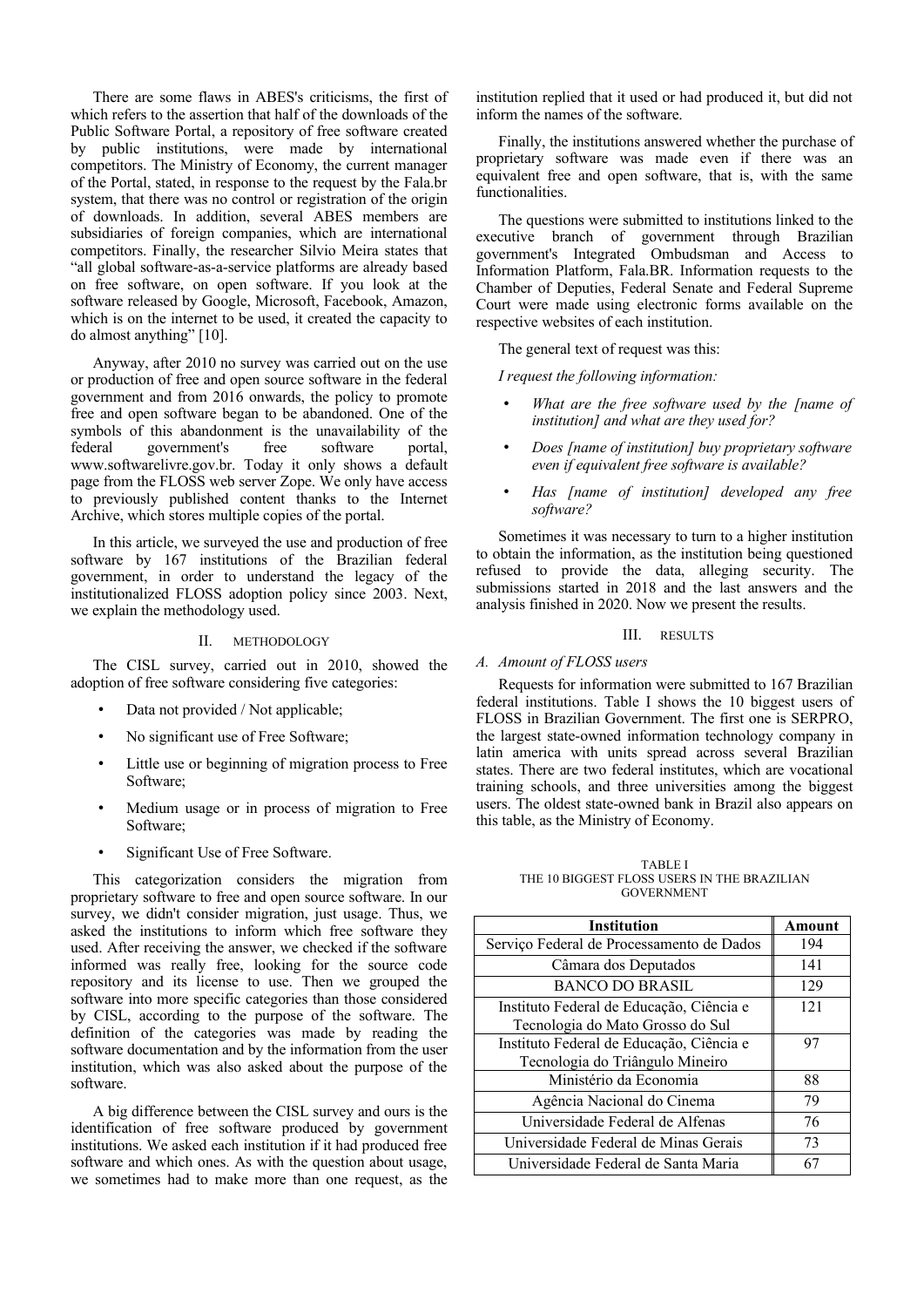It is important to understand that the **amount** refers to the different softwares used, not the quantity of copies. We did not asked how many copies had been installed.

Table II shows the 10 universities that use FLOSS the most. The first two ones are from the same state, Minas Gerais, in the southwest region of Brazil. Each region of the country has at least one university on this table. The average amount is 55.

TABLE II THE 10 BIGGEST FLOSS USERS AMONG THE BRAZILIAN PUBLIC UNIVERSITIES

| University                                 | Amount |
|--------------------------------------------|--------|
| Universidade Federal de Alfenas            | 76     |
| Universidade Federal de Minas Gerais       | 73     |
| Universidade Federal de Santa Maria        | 67     |
| Universidade Federal de Ciências da Saúde  | 64     |
| de Porto Alegre                            |        |
| Universidade Federal de Goiás              | 60     |
| Universidade Federal do Estado do Rio de   | 47     |
| Janeiro                                    |        |
| Universidade Federal do Oeste do Pará      | 45     |
| Universidade Tecnológica Federal do Paraná | 41     |
| Universidade Federal do Oeste da Bahia     | 39     |
| Universidade Federal de Mato Grosso do Sul | 38     |

Table III shows the 10 federal institutes of education that use FLOSS the most. Three of the ten are from state of Minas Gerais. The average amount is 44.7. We can see that first place is almost three times greater than average, while the last place is almost three times less than average.

TABLE III THE 10 BIGGEST FLOSS USERS AMONG THE BRAZILIAN FEDERAL INSTITUTES OF EDUCATION

| <b>Federal Institute</b>                 | Amount |
|------------------------------------------|--------|
| Instituto Federal de Educação, Ciência e | 121    |
| Tecnologia do Mato Grosso do Sul         |        |
| Instituto Federal de Educação, Ciência e | 97     |
| Tecnologia do Triângulo Mineiro          |        |
| Instituto Federal de Educação, Ciência e | 55     |
| Tecnologia do Acre                       |        |
| Instituto Federal de Educação, Ciência e | 47     |
| Tecnologia de Minas Gerais               |        |
| Instituto Federal de Educação, Ciência e | 27     |
| Tecnologia do Mato Grosso                |        |
| Instituto Federal de Educação, Ciência e | 22     |
| Tecnologia da Bahia                      |        |
| Instituto Federal de Educação, Ciência e | 22     |
| Tecnologia do Norte de Minas Gerais      |        |
| Instituto Federal de Educação, Ciência e | 21     |
| Tecnologia da Paraíba                    |        |
| Instituto Federal de Educação, Ciência e | 18     |
| Tecnologia do Rio Grande do Norte        |        |
| Instituto Federal de Educação, Ciência e | 17     |
| Tecnologia do Amazonas                   |        |

As with the federal institutes of education, there is also a disparity in the amount of software used in the ministries, as

we can see on the Table IV. The average amount for ministries is 31.1. Observe that first ministry on the table uses almost three times as much FLOSS greater than average, while the last ministry is almost two times less than average.

TABLE IV THE 10 BIGGEST FLOSS USERS AMONG BRAZILIAN MINISTRIES

| <b>Ministry</b>             | Amount |
|-----------------------------|--------|
| Economy                     | 88     |
| Science and Technology      | 36     |
| Health                      | 29     |
| <b>Regional Development</b> | 29     |
| Citizenship                 | 28     |
| Defense                     | 26     |
| Tourism                     | 20     |
| Agriculture                 | 20     |
| Education                   | 18     |
| Mines and Energy            |        |

Table V shows the 10 state-owned enterprises that use FLOSS the most. Three of the ten are information technology companies: SERPRO (first), DATAPREV (sixth) and BB Tecnologia (seventh). The average amount is 59.5. We can see that first place is almost three times greater than average, while the last place is almost four and a half times less than average.

TABLE V THE 10 BIGGEST FLOSS USERS AMONG STATE-OWNED **ENTERPRISES** 

| <b>Enterprise</b>                           | Amount |
|---------------------------------------------|--------|
| Serviço Federal de Processamento de Dados   | 194    |
| (SERPRO)                                    |        |
| <b>BANCO DO BRASIL</b>                      | 129    |
| Petróleo Brasileiro S.A.                    | 51     |
| Companhia Nacional de Abastecimento         | 50     |
| Empresa Brasileira de Pesquisa Agropecuária | 40     |
| Empresa de Tecnologia e Informações da      | 39     |
| Previdência (DATAPREV)                      |        |
| Petrobras Transporte S.A                    | 34     |
| BB Tecnologia e Serviços                    | 30     |
| Companhia de Entrepostos e Armazéns         | 15     |
| Gerais de São Paulo                         |        |
| Empresa Gerencial de Projetos Navais        | 13     |

In the legislative power, the disparity between the Chamber of Deputies and the Federal Senate is greater than that found among instances of federal institutes, ministries and state companies. While the Chamber of Deputies uses 141 FLOSS, the Federal Senate uses only 1. The Supreme Court uses 5 free and open source softwares.

Table VI shows the amount of FLOSS used by each one of the categories of government institutions. We can see that public universities are the biggest users. Together they use almost twice as much as the second category, the stateowned enterprises. In fact, the institutions linked to the executive branch of the Brazilian republic constitute the overwhelming majority of free and open source software users.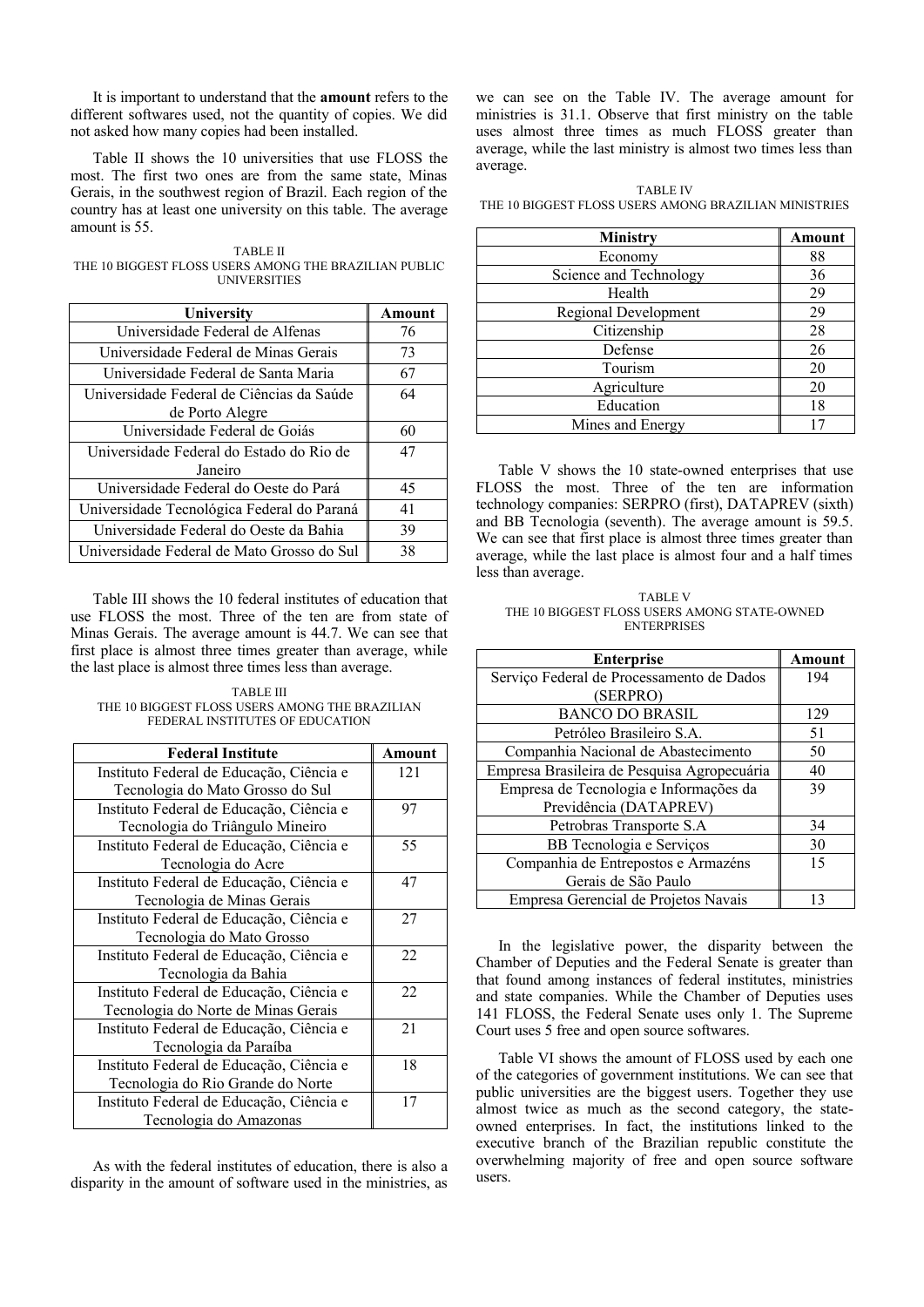| TABLE VI                                  |
|-------------------------------------------|
| THE FLOSS USERS BY CATEGORY OF GOVERNMENT |
| <b>INSTITUTION</b>                        |

| Category                        | Amount |
|---------------------------------|--------|
| Universities                    | 1341   |
| State-owned enterprises         | 682    |
| Federal institutes of education | 670    |
| Ministries                      | 349    |
| Agencies                        | 296    |
| Legislative power               | 142    |
| Others                          | 39     |
| Research centers                |        |
| Judicial power                  |        |

## *B.* Amount of used FLOSS

Of 1019 softwares reported by institutions in response to requests, we found that 755 (74%) had use licenses adhering to the definitions of the Free Software Foundation for free software or of the Open Source Initiative for open source software. Table VII shows the most used softwares. On this table we can see three operating systems (Ubuntu, CentOS and Debian) and two relational database management systems (PostgreSQL and MySQL).

TABLE VII THE 10 MOST USED FLOSS IN BRAZILIAN GOVERNMENT

| <b>Software</b>      | <b>Users</b> |
|----------------------|--------------|
| LibreOffice          | 88           |
| Ubuntu               | 85           |
| PostgreSQL           | 77           |
| Apache (HTTP Server) | 67           |
| <b>MySQL</b>         | 67           |
| CentOS               | 63           |
| Zabbix               | 62           |
| Debian               | 58           |
| Mozilla Firefox      | 43           |
| GitLab               |              |

Table VIII shows the amount of category softwares. This table shows that there is more operating systems and database management systems than those that appear on the Table VII. In addition, table IX shows the most used operating systems.

TABLE VIII THE 10 MOST USED FLOSS CATEGORIES IN BRAZILIAN GOVERNMENT

| Category                                  | <b>Users</b> |
|-------------------------------------------|--------------|
| <b>Operating System</b>                   | 283          |
| Database Management System                | 227          |
| Web Application Server                    | 221          |
| <b>Integrated Development Environment</b> | 165          |
| Monitoring                                | 143          |
| Office Suite                              | 103          |
| <b>Control Version System</b>             | 96           |
| <b>Content Management</b>                 | 88           |
| Development Framework                     | 81           |
| Project Management                        | 80           |

TABLE IX THE 10 MOST USED FLOSS OPERATING SYSTEMS IN BRAZILIAN GOVERNMENT

| <b>Operating System</b> | <b>Users</b> |
|-------------------------|--------------|
| Ubuntu                  | 85           |
| CentOS                  | 63           |
| Debian                  | 58           |
| Mint                    | 18           |
| Red Hat Linux           | 13           |
| FreeBSD                 | 12           |
| Oracle Linux            | 9            |
| Fedora                  | 8            |
| <b>SUSE Linux</b>       | 8            |
| Linux                   |              |

Table X shows the 10 most found FLOSS licenses. We can see that the GPL family licenses of Free Software Foundation predominate among the licenses.

TABLE X THE 10 MOST FOUND FLOSS LICENSES

| <b>License</b> | <b>Softwares</b> |
|----------------|------------------|
| $GPL-2.0$      | 783              |
| GPL            | 520              |
| Apache 2.0     | 512              |
| $GPL-3.0$      | 306              |
| <b>MIT</b>     | 184              |
| $LGPL-3.0$     | 134              |
| <b>LGPL</b>    | 132              |
| $AGPL-3.0$     | 108              |
| PostgreSQL     | 100              |
| Eclipse        | 93               |

An additional result about the most used FLOSS are the programming languages, or in fact, the FLOSS compilers and interpreters. Among the 20 most used FLOSS, we found two programming languages: Java (OpenJDK) and PHP.

#### *C. Software acquisition policy*

More than half of the institutions did not answer what their policy is on the purchase of proprietary software. The majority of those who responded stated that the acquisition was based on a technical evaluation and, therefore, only if there was no free software with the same functionalities. This answer, in fact, showed that these institutions did not understand the question, as it referred to the situation in which there is a proprietary software and a free software with the *same* functionalities. Table XI shows the answers distribution.

TABLE XI POLICIES FOR BUYING PROPRIETARY SOFTWARE

| Policy                                   | <b>Answers</b> |
|------------------------------------------|----------------|
| Buys proprietary software and don't      | $16(9.58\%)$   |
| justify                                  |                |
| Justifies the purchase of proprietary    | $2(1.2\%)$     |
| software                                 |                |
| Did not provide an answer                | 96 (57.49%)    |
| Purchase depends on technical evaluation | 53 (31.74%)    |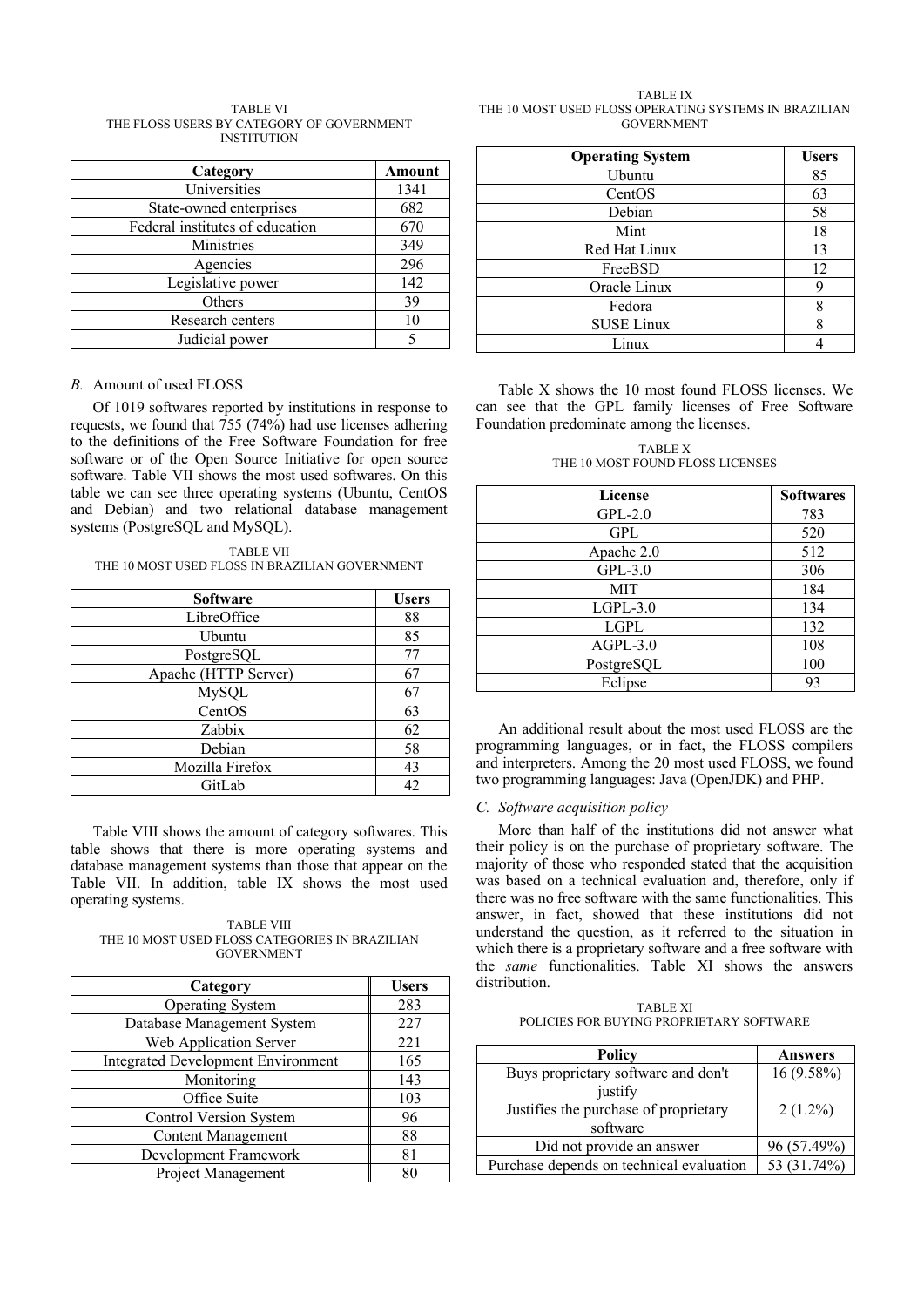# *D. FLOSS production*

14 institutions (8.38% of total) answered produced some FLOSS product. But, in fact, 12 of them are effective FLOSS producers. The biggest producer is an educational institution, the federal institute of Minas Gerais, one of the 10 biggest FLOSS users among the Brazilian federal institutes of education.

TABLE XII EFFECTIVE FLOSS PRODUCERS IN BRAZILIAN GOVERNMENT

| <b>Institution</b>                    | Amount |
|---------------------------------------|--------|
| Federal Institute of Minas Gerais     | 13     |
| DATAPREV (Social Assistance)          |        |
| <b>EMBRAPA</b> (Agroresearch)         |        |
| SERPRO (IT company)                   |        |
| <b>Chamber of Deputies</b>            | 3      |
| Agência Nacional de Saúde Suplementar |        |
| (Agency)                              |        |
| <b>BANCO DO BRASIL (Bank)</b>         |        |
| Companhia Nacional de Abastecimento   |        |
| (Food Supply)                         |        |
| Federal Senate                        |        |
| Ministry of Economy                   |        |
| Ministry of Education                 |        |
| Ministry of Environment               |        |

The producers with the most organized pages for free and open software are Federal Institute of Minas Gerais and DATAPREV. You can find their FLOSS products here respectively:

- http://www3.ifmg.edu.br/index.php/softwarelivre.html
- https://github.com/dataprev

But not all DATAPREV softwares are on Github. Some of them (Cacic, Cocar and SGA) are on the Brazilian Public Software Portal. In this same portal we find Agatha, software developed by the Ministry of Economy. The complete catalog of softwares of this portal are available here:

• https://softwarepublico.gov.br/social/search/ software\_infos.

Unfortunately, most producers don't have an easy-toaccess page where they list their FLOSS products. SERPRO, for example, does not have a single page for its 4 softwares, AlienDroid, Demoiselle, ExpressoV3 e Sagui.

Some observations about these producers:

- According DATAPREV, it had 3 softwares in Brazilian Public Software Portal and 14 softwares in Github, however, from these 14 softwares, only 8 of them had FLOSS licenses (it is because of this there are 11 softwares on the Table XII);
- Of 6 FLOSS that EMBRAPA informed that it had produced, 2 of them do not have source code available (it is because of this there are 4 softwares on the Table XII);
- Although Chamber of Deputies also did not informed the name of the softwares, it informed the repositories where we got to find them. There are

three repositories of the Chamber in Github, but one of them did not have a FLOSS license;

• Federal Senate informed it had not produced FLOSS, however we discovered from a government webpage that Senate was responsible for leading the development of LexML, a portal with legal and legislative information.

# *E. Confusions, contradictions and dificulties*

We found a lot of confusion in the answers about what is free software and even about what software is. In addition, as mentioned, there was a refusal in some cases to provide information and even contradictory information. Finally, responses came in a variety of formats, such as lists in text files, image files and spreadsheets. We mention some of these cases below:

- 16 communication protocols or technological standards were cited as if they were software. Some examples are: NFS, DNS, DHCP and SMTP;
- The company EMGEPRON refused to inform which Linux distributions it used. To address this case in the survey we considered a generic Linux as a distribution;
- In fact, 4 institutions did not inform the Linux distributions they use. In addition to EMGEPROM, the National Civil Aviation Agency, the Federal Institute of Piauí and the Federal University of Acre also did not inform their distributions;
- BB Tecnologia, an information technology stateowned enterprise, informed that had produced FLOSS, but it did not informed the names of them. When we asked for this information, in a second request, the company answered that it does not develop applications under the definitions of the Free Software Foundation, which contradicts its first answer.
- PETROBRAS said that he sent a spreadsheet that he didn't. When he sent the spreadsheet, after a new request, there were 21 pages of software lists, where there was no distinction between free and non-free software, but there was information about the supplier. Those software that were identified as proprietary through the supplier's information were eliminated and we requested a clarification on some software that left doubts. When the company provided the clarifications, some information was inconsistent: OpenScape and OPNET were not found on the website of The Document Foundation, mentioned as a provider. Openpredictor was also not found on the Rovising Dynamics website and Openwire was not found on the Landmark website;
- As mentioned earlier, the Federal Senate stated that it did not produce free software, and added that it does not disclose the production of software for security reasons. However, we find that there is public information about software produced by the Senate;
- The Federal Institute of Ceará replied that it was not feasible to list all free programs used in the institution;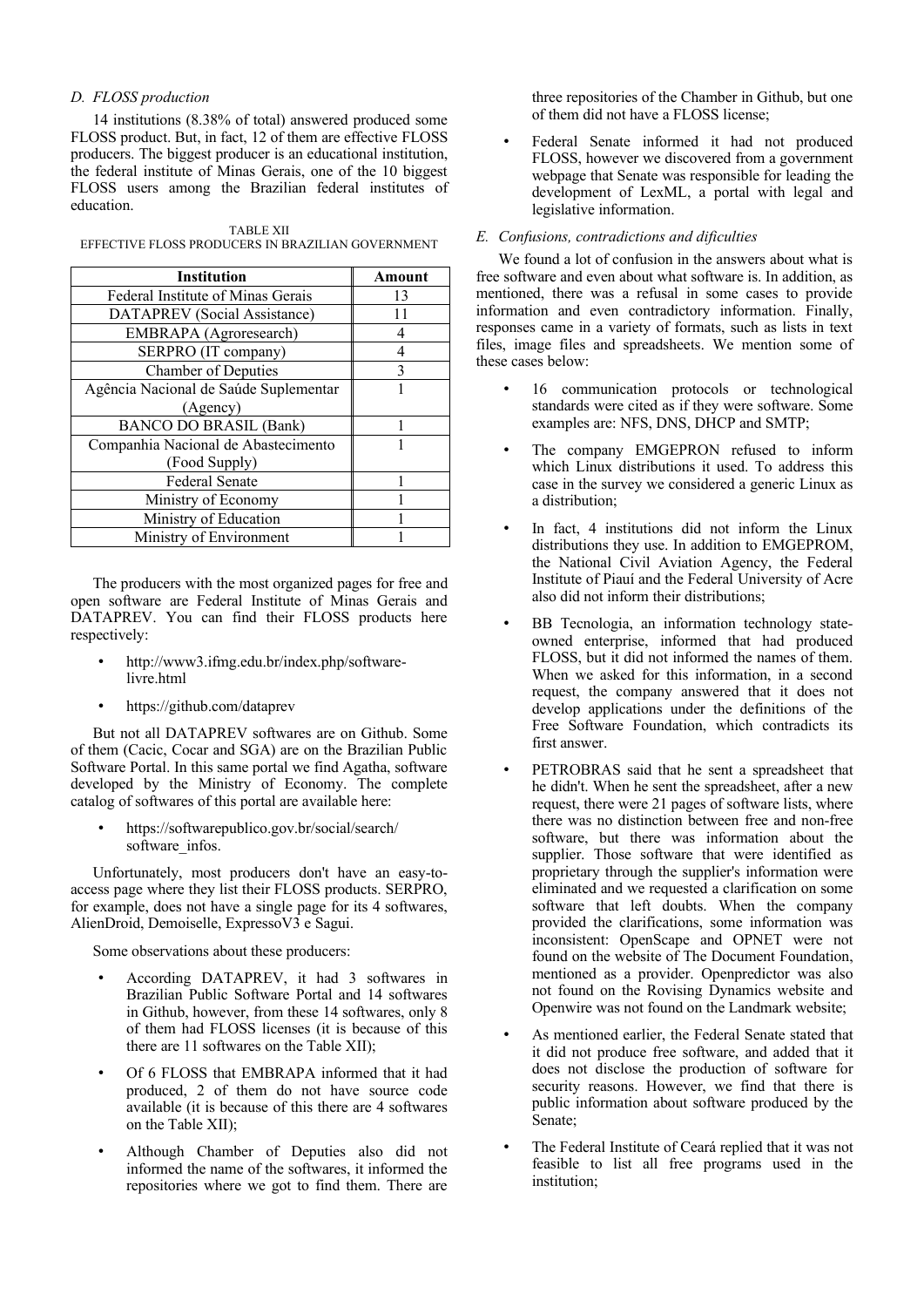- The Federal Institute of Mato Grosso responded that it uses various software, but that it does not have a record of what is used on its campi, as the administration is decentralized due to the autonomy of the campi. We sent requests to the 19 campuses, but only 3 answered: Confresa, Diamantina and Parecis;
- The Federal Institute of São Paulo informed that the software it produced was available in a Gitlab repository accessible over the Internet, but this repository has restricted access to registered users;
- Instituto Federal Sul-Rio-Grandense replied that software it produced are open source, and are shared in the federal education network, but are not classified as free software;
- The Federal University of Acre contradicted itself, claiming first to use Linux and then saying that it didn't.

## *F. Transparency of the results*

All requests for information made by the Fala.BR system are available to the general public, not only to those who requested information. Thus, all data used for this article are available for consultation at this adress: http://www.consultaesic.cgu.gov.br/busca/SitePages/Principa l.aspx.

## IV. CONCLUSION

Although journalist Luiz Queiroz announced the death of free software in the Brazilian government in 2016 [11], the fact is that Brazilian government continues to use FLOSS. The "death year" for FLOSS in Brazil is the year when CISL was formally extinct [11]. However, it seems that CISL left a legacy. We have discovered from this survey that 755 free and open source softwares are used by federal government institutions. In addition, 12 of these institutions produced 42 free and open source softwares that are still available.

This survey increased knowledge about the use of free software in the Brazilian government compared to the survey carried out in 2010 by CISL. The number of institutions surveyed increased from 129 to 167. We expanded the knowledge of the use of software categories for the use of each specific software.

Through the responses of the federal institutions interrogated, we could found that there is no uniform software control among them. Some of the institutions identifies softwares according their licenses, other ones mix softwares without price with free and open source softwares and, finally, some of them do not separate FLOSS from proprietary softwares. It seems that CISL, throughout its existence, did not get to guide or to convince the federal institutions to define a control about the licenses of softwares to facilitate the inventory of free and open source software.

One of the results of CISL's work could have been the definition of a standard page for all institutions that would inform the catalog of free and open software, such as the one found at the Federal University of Minas Gerais (UFMG):

• https://www.ufmg.br/dti/pagina-inicial/portfolio/ catalogo-de-softwares-publicos-e-softwares-livres/

This survey would probably have been carried out in a shorter time if this instrument had been provided by all the institutions interviewed. It is worth mentioning that the Brazilian federal government has a page with proprietary software catalogs for purchase:

• https://www.gov.br/governodigital/pt-br/ contratacoes/catalogo-de-solucoes-de-tic

Some of the software catalogs maintained by the government on the aforementioned page are products of big information technology companies of USA, several of them users and developers of free and open source software, such as Microsoft, Oracle, IBM and Red Hat. The first three companies have subsidiaries as members of the Brazilian Association of Software Companies (ABES), the same one that criticized the Brazilian policy of promoting FLOSS in 2011.

As we mentioned in the introduction, one of the objectives defined by CISL was to make free software a standard corporate tool of the federal government. Fact is that support for free software in the Brazilian federal government depended a lot on decrees, which are easily revoked when the head of the executive branch is changed. In 1999 a bill project was presented to regulate the use of open source programs by the public administration [13]. This bill project was archived in 2019, thus burying the possibility of FLOSS becoming a standard in the government by force of law.

Although it has not become a standard, free and open software is present in Brazilian federal government institutions through the various instances installed over the years. Once we know, through this study, which institutions use free software and which software is used, including those produced by some of these institutions, we can prepare more specific studies on each of these software. These studies can focus on the relationship of these software with digital inclusion policies or on the formation of communities of users and government developers around the software. This is a proposal for future studies.

#### **REFERENCES**

- [1] SILVA, Luiz Inácio Lula. MANTEGA, Guido. *Decreto de 29 de Outubro de 2003*. http://www.planalto.gov.br/ccivil\_03/dnn/2003/dnn1 0007.htm. Accessed on 17 sep. 2021.
- [2] BRASIL. *Planejamento Estratégico 2003 2004: diretrizes, objetivos e ações prioritárias*. 2003. hhttp://bvsms.saude.gov.br/bvs/publicacoes/planejam ento estrategico 2003.pdf. Accessed on 17 sep. 2021.
- [3] REGISTRO.BR. *Domínio softwarelivre.gov.br*. https://registro.br/tecnologia/ferramentas/whois/? search=softwarelivre.gov.br. Accessed on 17 sep. 2021.
- [4] INTERNET ARCHIVE. *Governo Federal prepara a 1ª Semana de Capacitação e Desenvolvimento em Software Livre*. https://web.archive.org/web/20040321114829/http:// www.softwarelivre.gov.br. Accessed on 17 sep.